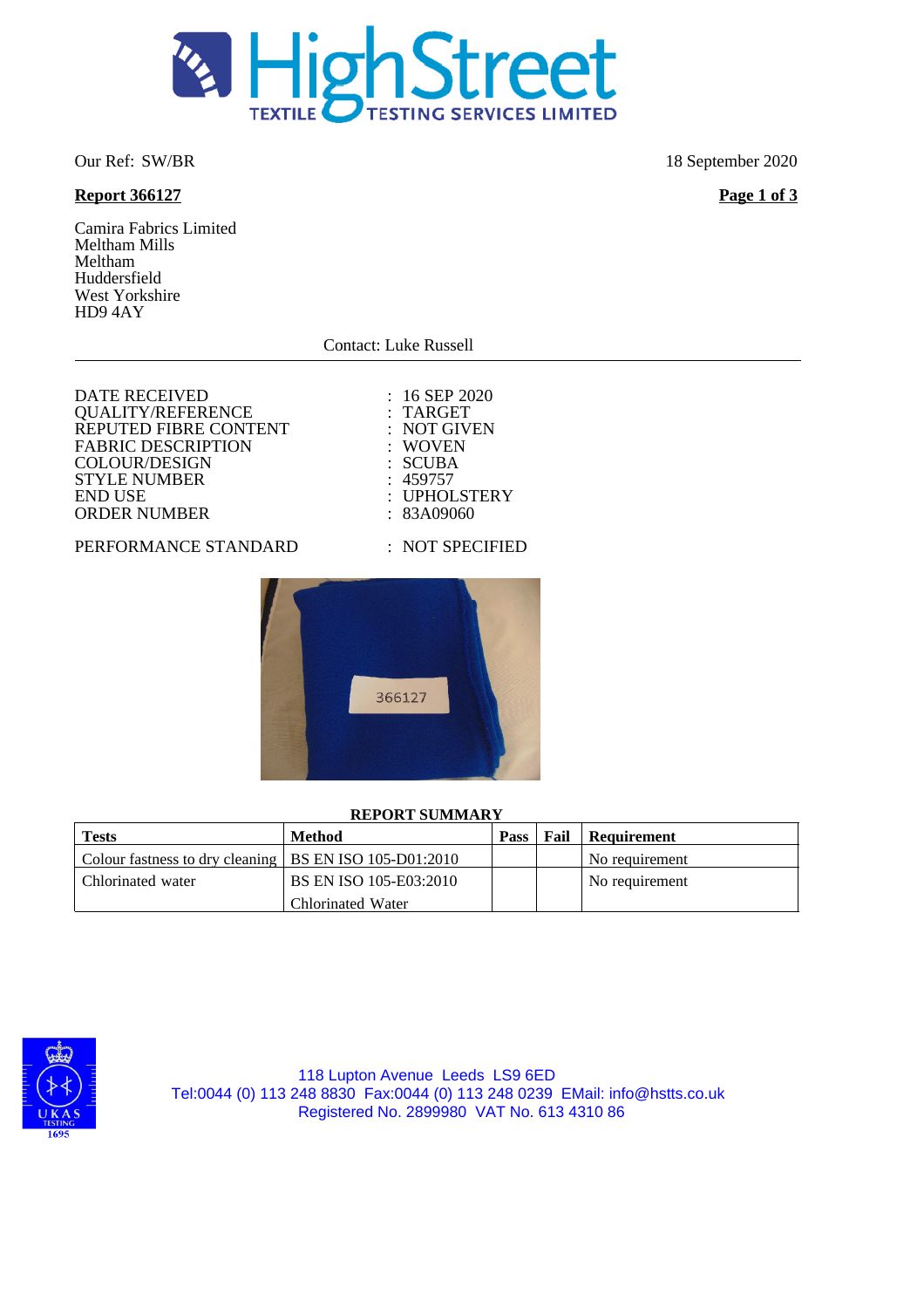

18 September 2020

**Report 366127 Page 2 of 3**

dem.

# **S. WISEMAN LABORATORY DIRECTOR**

*This report may not be reproduced except in full without the written approval of HSTTS. In all circumstances results of tests are implied as referring only to the sample supplied and should not be construed or interpreted on any other basis. The comments given in the report are for guidance only and are not a part of the results. Where specified in a test method, preconditioning in accordance with ISO 139 is not carried out as samples are exposed to the conditioning atmosphere specified within ISO 139 for a minimum of 16 hours prior to test.*



118 Lupton Avenue Leeds LS9 6ED Tel:0044 (0) 113 248 8830 Fax:0044 (0) 113 248 0239 EMail: info@hstts.co.uk Registered No. 2899980 VAT No. 613 4310 86